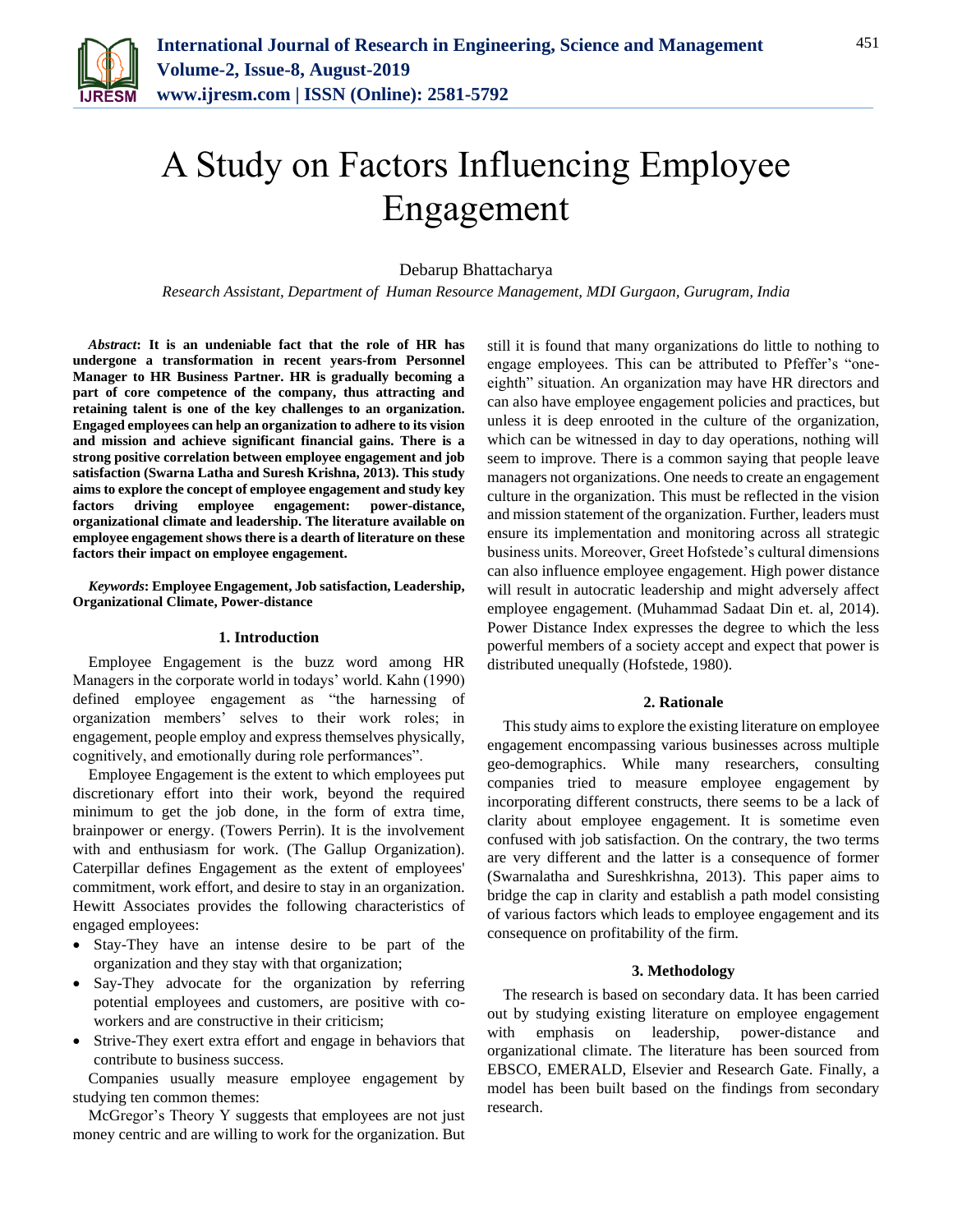

# **4. Employee engagement-definition, application and measurement**

Intuit Inc. describes employee engagement describes how an employee thinks and feels about, and acts toward his or her job, the work experience and the company, while Dell Inc. has related it to emotional and rational commitment leading to extraordinary performance. Job satisfaction, on the other hand is "a pleasurable or positive emotional state resulting from the appraisal of one's job or job experience." (Locke). It is just an emotional response, while employee engagement includes both emotional and rational commitment.

# *A. Employee Engagement at ONGC*

This public OMC has set an example for others to follow. Employee engagement program at Mumbai, 2015 involved several activities like Instructional Design Game, Self-Motivating talk, Emotional Management, Conflict Management, Team Building, Leadership, Storytelling, Motivation Job Satisfaction Further they have taken other initiatives like Online Doctor's Appointment Booking System, Medical Camp for eye and dental camp and Khadi for Nation, Khadi for Fashion under employee under employee relationship management program (Source: ongcindia.com).

# *B. Employee Engagement at Southwest Airlines*

This company maintains a friendly work environment and makes working fun. It is also reflected in their mission statement. Its culture is its strength and it heavily focuses on person-culture fit during recruitments. (Mehta et al. 2016).

# *C. Employee Engagement at Proctor and Gamble*

Proctor and Gamble has an extensive internship program where interns are hired directly from college campuses and work on projects with senior managers, thus enabling direct flow of information and removing bureaucratic barriers. The interns are later taken on board. While many companies would be skeptic about spending time and resources on interns, this practice however has helped them. (Mehta et al. 2016)

While job satisfaction has five pillars:

- 1. The work itself. The extent to which the job provides the individual with interesting tasks, opportunities for learning, and the chance to accept responsibility.
- 2. Pay. The amount of financial remuneration that is received and the degree to which this is viewed as equitable vis-á-vis that of others in the organization.
- 3. Promotion opportunities. The chances for advancement in the organization.
- 4. Supervision. The abilities of the supervisor to provide technical assistance and behavioral Support.
- 5. Coworkers. The degree to which fellow workers are technically proficient and socially.
- 6. Supportive. (Source: Organization Behavior, 12th Edition, Fred Luthans).

Employee engagement, however don't have such constructs. Its measurement scale has been developed by different organizations as shown in Exhibit 1:

## **Exhibit 1**

## **Employee Engagement Survey Items: Samples Dell**

- Even if I were offered a comparable position with similar pay and benefits at another company.
- I would stay at Dell. Q Considering everything, Dell is the right place for me.

#### **Development Dimensions International**

- My job provides me with chances to grow and develop.
- I find personal meaning and fulfillment in my work.
- I get sufficient feedback about how well I am doing.

## **Institute for Employment Studies**

- A positive attitude toward, and pride in, the organization.
- A willingness to behave altruistically and be a good team player.
- An understanding of the bigger picture and a willingness to go beyond the requirements of the job. **Intuit**
- I am proud to work for Intuit.
- I would recommend Intuit as a great place to work.
- I am motivated to go "above and beyond" what is expected of me in my job.

#### **Towers Perrin**

- I am willing to put in a great deal of effort beyond what is normally expected to help my organization succeed.
- I understand how my role in my organization is related to my organization's overall goals, objectives and direction.
- My organization inspires me to do my best work.

(Source: *Employee Engagement and Commitment Report, SHRM*)

## **5. Impact of power-distance on employee engagement**

Employees with a high power-distance orientation feel more burnout due to supervisors when they are closely monitored by their supervisors and vice-versa (Auh et al. 2016). Further, Wilmar B. Schaufeli in his paper, '*Work engagement in Europe: Relations with national economy, governance and culture'* has established that Individualism and indulgence are positively, and power distance and to a somewhat lesser degreeuncertainty avoidance is negatively associated with work engagement. It signifies that employees feel more engaged in nations with loosely knit social frameworks in which individuals take care of themselves (individualism), and in countries where people are enjoying life and having fun (indulgence). In contrast, work engagement is low in countries where people accept a hierarchical order (power distance), as well as in countries that maintain rigid codes of belief and behavior (uncertainty avoidance). Work engagement is defined as 'a positive, fulfilling, work related state of mind that is characterized by vigor, dedication, and absorption.' (Schaufeli, 2018). With high power distance, managers may refrain from sharing the required information employees need to make rational decisions, resulting employees to lose their trust and belief in the fairness of organizational procedures. Consequentially, this may lead to a suspicion that the reasons mentioned by the manger or the decision maker for soliciting voice are not accurate. This belief would frustrate employees (Wang, Nayir, 2010).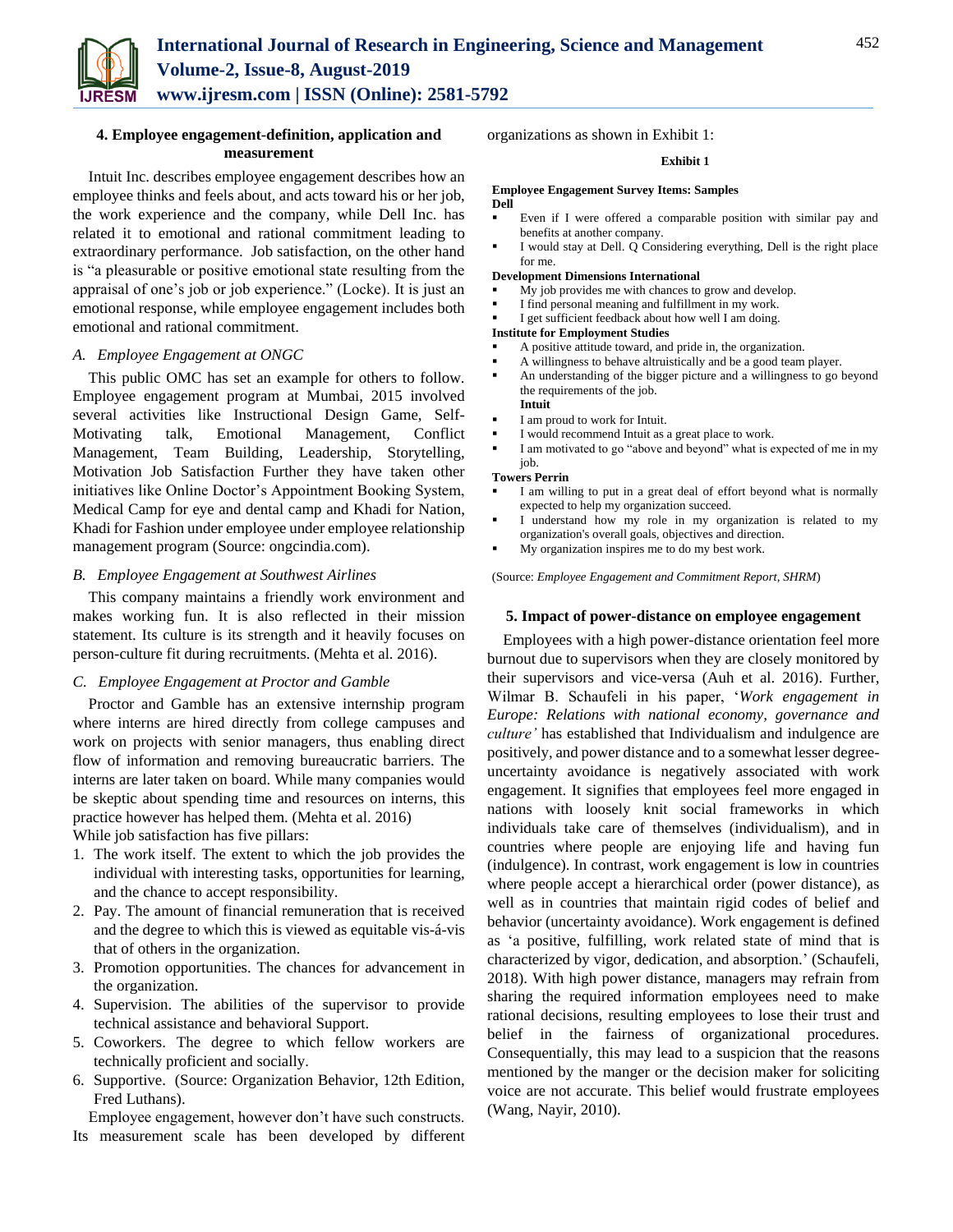

# **6. Impact of organizational climate on employee engagement**

Organizational climate shows the condition of the organization's culture. The most common management issue faced by organization these days is search for innovative and organic work environment that promotes job satisfaction (Permarupan et al., 2013). There is significant relationship between organizational climate and performance of the employees in manufacturing industry. (Raja S., Chokalingam, 2019). Social psychology is considered as one of the origins of organizational climate. (EH Schein, 1990). Psychosocial safety climate (PSC) is defined as shared perceptions of organizational policies, practices and procedures for the protection of worker psychological health and safety that stem largely from management practices (Law et. al, 2011).



Fig. 1. Impact of organizational climate on employee engagement (Source: Derived from Law et al., 2011)

According to Namie (2003) bullying can be represented on a continuum that starts with incivility, moves to bullying, and ultimately ends with workplace violence. Bullying can lower morale, can cause ineffective interpersonal relationship among supervisors and peers, ineffective teamwork and lower organizational commitment. (Bartlet and Bartlet, 2011).

# **7. Impact of leadership on employee engagement**

Transformational leadership leads to empowerment of employees that improves engagement of employees (Dvir et al., 2002). Transformational leadership style focuses on the development of followers and their needs. Managers implementing transformational leadership style focus on the development of value system of employees, their motivational level and moralities with the development of their skills (Ismail et al., 2009). Transformational leadership acts as a bridge between leaders and followers to develop clear understanding of interests, values and motivational level of followers (Bass, 1994). Empirical findings suggests that transformational leadership is positively related to employee performance. (Ghafoor et. al, 2011).

Hence, we can conclude that transformational leadership leads to employee engagement which in turn boosts employee performance. Tims et al. (2011) has established that there is a significant positive relation between transformational leadership and employee engagement. Salanova, Lorente, Chambel, Martnez (2011) conducted a study in Portugal with sample size of 297 nurses to examine the relationship between extra-role performance of the nurses and transformational leadership of the supervisors. They have found out that at least partial mediation exists between the relationships researched. Babcock-Roberson and Strickland (2010) have established that there exists a strong relationship between charismatic leadership and work engagement. In a study conducted by Whitford and Moss (2009) across geographies and in varying organizational structures, they have found out that visionary leadership was positively associated with work engagement. Walumba, Wang, Wang, Schaubroeck and Avolio (2010) have found out that authentic leadership has significant leadership with organizational citizenship behavior (OCB) and work engagement.



Fig. 2. Relationship associated with leadership and employee engagement (Source: Derived from Carasco-Saul; et. al, 2014)

According to Conger, Kanungo, & Menon (2000), charismatic leadership is a characteristic based on follower perceptions of the behavior of their leaders. Servant leadership is a leadership philosophy which addresses the concerns of ethics, customer experience, and employee engagement while creating a unique organizational culture where both leaders and followers unite to reach organizational goals without positional or authoritative power). Servant leadership helps the employees to form a strong bonding with the organization, feel that their opinions are valued and felt greater responsibility in delivering service to the customer. Thus, servant leadership leads to employee engagement. It also has an impact on organizational culture. However, its effectiveness depends on consistency of the leadership (Carter, Baghurst, 2013).

## **8. Our Model**

The proposed model of factors influencing employee engagement is shown below.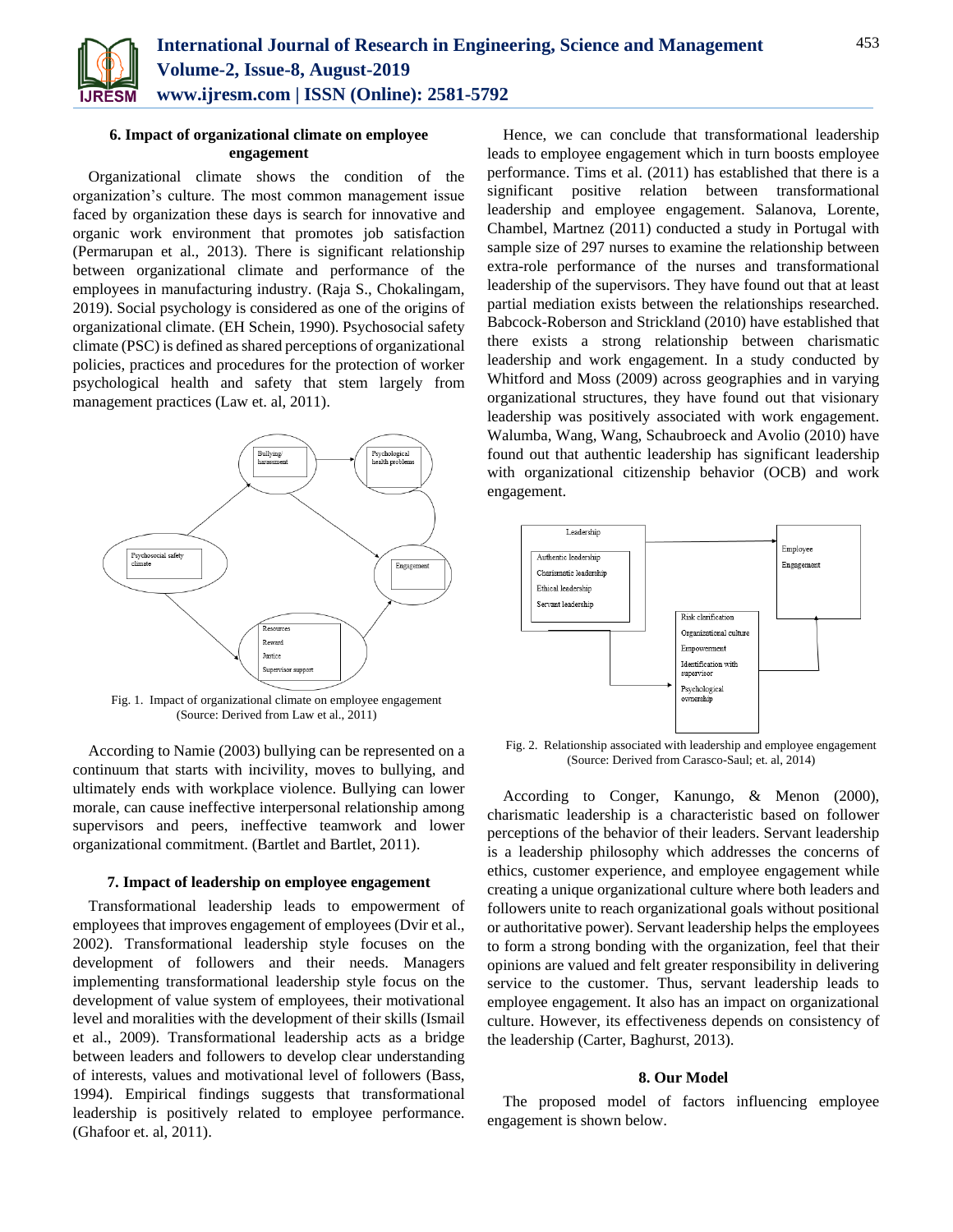



Fig. 3. Proposed model

The constructs for measuring employee engagement are as follows:



Fig. 4. Constructs for measuring employee engagement

## **9. Conclusion**

Employees are the key assets of an organization. In recent years, it has been observed that they often form a part of the core competence of the organization and provide competitive advantage to the firm. While many organizations have realized this fact, some have implemented it, while some have consistently maintained this practice. This can be attributed to Pfeffer's one-eighth situation. While many organizations have framed a policy and appointed board members to monitor the same, sometimes it simply doesn't percolate down to frontline or entry level staffs. It is high time that line managers are extensively trained and employee engagement should be deeply rooted in the culture of an organization. It is hardly surprising that some of the extremely successful organizations have gone to a great length to engage their employees. Its significance is not just restricted to attrition, customer satisfaction or financial ratios, it forms an integral part of the brand building process.

## **References**

- [1] Swarnalatha and Sureshkrishna (2013) "Role of employee engagement in building job satisfaction among employees of automotive industries in India" *IJHMR.*
- [2] Kahn, W. A. (1990). Psychological conditions of personal engagement and disengagement at work. *Academy of Management Journal, 33*(4), 692-724.
- [3] Robert J. Vance (2006) Employee Engagement and Commitment, *SHRM Report.*
- [4] Douglas McGregor, *The Human Side of Enterprise* (New York, McGraw-Hill Book Company, Inc., 1960), pp. 34–35 and pp. 47–48.
- [5] Jeff Pfeffer, The Human Equation (Harvard Business School Press, 1998), p. 29.
- [6] Muhammad Saadat Din, Mohsin Bashir, Khaliq Ur Rehman Cheem, Sehrish Saba Zafar (2014), *IOSR-JBM,* Vol. 16, Issue 1, pp. 09-18.
- [7] Hofstede, G. (1980). "Culture's consequences: International differences in work-related values" Beverly Hills, CA: Sage.
- [8] Edwin A. Locke (1969), "Organizational Behavior and Human Performance", Volume 4, Issue 4, pp. 309-336.
- [9] Mita Mehta, Arti Chandani, Nair Moksha and Chandran Parul, "Trends in Employee Engagement Practices in Global and Indian Companies: A Technique to Curb Attrition", *IJST,* 2016.
- [10] Auh, S, Menguc, B, Spyropoulou, S et al., "Service employee burnout and engagement: the moderating role of power distance orientation", *Journal of the Academy of Marketing Science*, 44 (6). pp. 726-745, 2016.
- [11] Wilmar B. Schaufeli, "Work engagement in Europe: Relations with national economy, governance and culture", *Elsevier, 2018.*
- [12] Karen Yuan Wang, Dilek Zamantili Nayir, "Procedural justice, participation and power distance", *Management Research Review, Emerald Insight, 2010.*
- [13] P. Yukthamarani Permarupan, Roselina Ahmad Saufi, Raja Suzana Raja Kasim, Bamini K. P. D. Balakrishnan, "The Impact of Organizational Climate on Employee's Work Passion and Organizational Commitment", *Procedia-Social and Behavioral Sciences,* 2013.
- [14] Raja. S, Madhavi Chockalingam, "Influence of Organizational Climate on Employee Performance in Manufacturing Industry", *Suraj Punj Journal for Multidisciplinary Research*, 2019.
- [15] Schein E.H. (1990) Organisational Culture, *American Psychologist*, 43, 109-119.
- [16] Rebecca Law, Maureen Dollard, Michelle Tuckey, Christian Dormann, "Psychosocial safety climate as a lead indicator of workplace bullying and harassment, job resources, psychological health and employee engagement", *Elsevier,* Volume 43, Issue 5, September 2011, pp. 1782- 1793, 2011.
- [17] Namie, G, "Workplace bullying: Escalated incivility," *Ivey Business Journal*, 2003.
- [18] James E. Bartlett, Michelle E. Bartlett (2011), "Workplace Bullying: An Integrative Literature Review", *Academy of Human Resource Development* 13(1):69-84
- [19] Taly Dvir, Dov Eden, Bruce J. Avolio, Boas Shamir, "Impact of Transformational Leadership on Follower Development and Performance: A Field Experiment", *The Academy of Management Journal* 45(4):735-744, 2002.
- [20] Ismail, Azman & Abd Halim, Farida & Nailul Munna Abang Abdullah, Dayang & Shminan, Ahmad & Lamentan Anak Muda, Agatha & Shairazi, Samsudin & Girardi, Antonia, The Mediating Effect of Empowerment in the Relationship between Transformational Leadership and Service Quality. *International Journal of Business and Management*, vol. 4, 2009.
- [21] Bass, B. M. & Avolio, B. J., "Improving Organizational Effectiveness through Transformational Leadership", *Thousand Oaks*, CA: Sage Publications, 1994.
- [22] Azka Ghafoor, Tahir Masood Qureshi, M. Aslam Khan and Syed Tahir Hijazi, "Transformational leadership, employee engagement and performance: Mediating effect of psychological ownership", *African Journal of Business Management* Vol. 5(17), pp. 7391-7403, 2011.
- [23] Tims, Maria & B. Bakker, Arnold & Xanthopoulou, Despoina, "Do transformational leaders enhance their followers' daily work engagement?" The Leadership Quarterly, vol. 22, pp. 121-131, 2011.
- [24] Salanova M, Lorente L, Chambel M. J., Martínez I. M., "Linking transformational leadership to nurses' extra-role performance: the mediating role of self-efficacy and work engagement" *Journal of Advanced Nursing*, 2011.
- [25] Elaine Babcock-Roberson, Meredith and J Strickland, Oriel, "The Relationship Between Charismatic Leadership, Work Engagement, and Organizational Citizenship Behaviors." *The Journal of psychology*. Vol. 144, pp. 313-326, 2010.
- [26] Whitford, T., & Moss, S. A., "Transformational leadership in distributed work groups: The moderating role of follower regulatory focus and goal orientation", *Communication Research, 36*(6), 810-837, 2009.
- [27] Fred O. Walumbwa, Peng Wang, Hui Wang, John Schaubroeck, Bruce J.Avolioe, "Psychological processes linking authentic leadership to